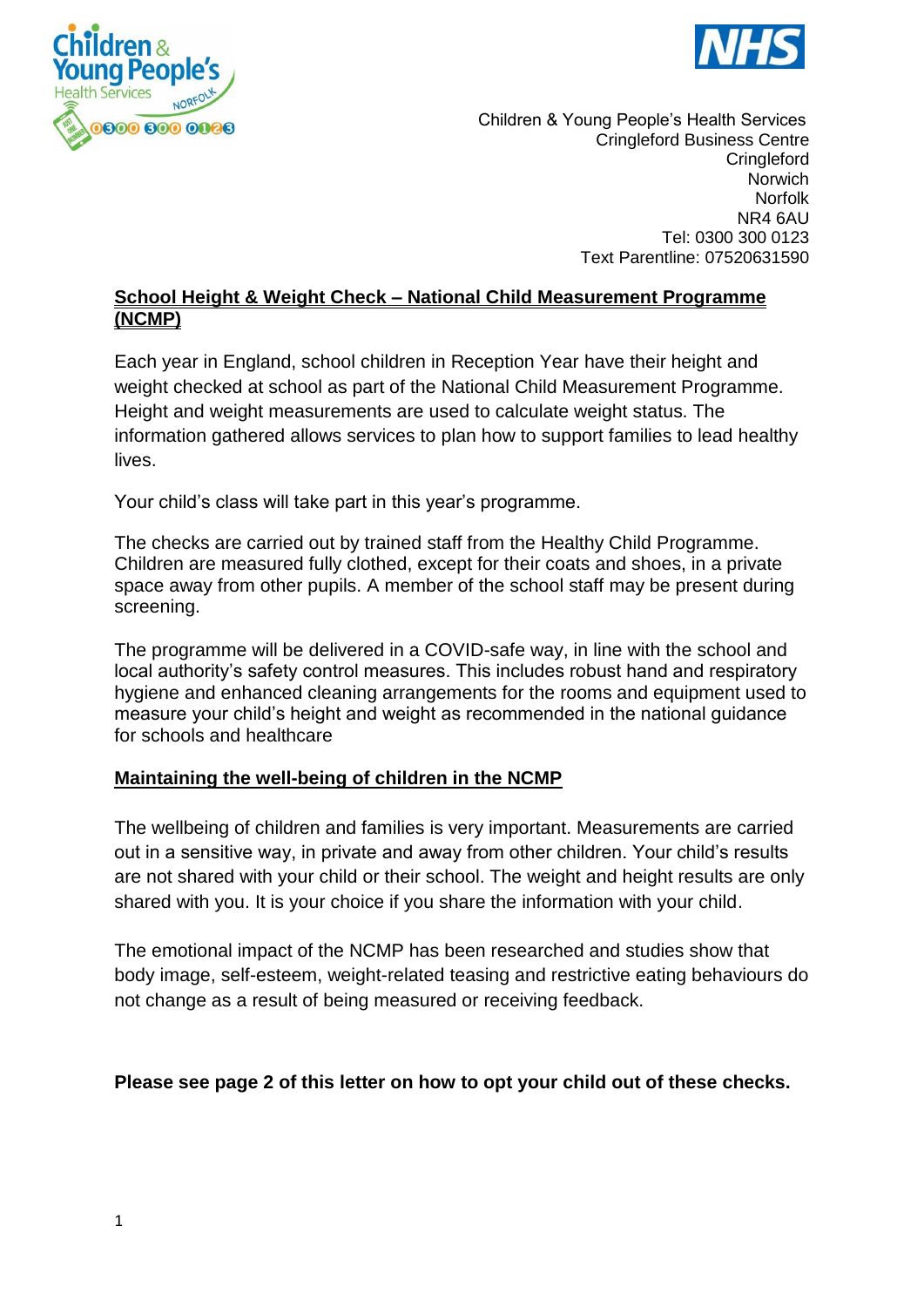# **NCMP results – what happens next:**

- **Healthy Weight -** You will not receive a results letter if your child is in the healthy weight range. You can talk to a member of our team about your child's height and weight results by contacting us on the details above.
- **Underweight -** You will receive a letter within 6 weeks with the results and further information. A member of our team will contact you to talk about the results.
- **Overweight -** You will receive a letter with the results within 6 weeks. This letter will also include useful links to further information available on our Just One Norfolk website.
- **Very Overweight** You will receive a letter within 6 weeks with the results This letter will also include useful links to further information available on our Just One Norfolk website. A member of our team may contact you to talk about your child's results. You can also get in contact with us using the above details.

# **Opting your child out of the National Child Measurement Programme**

If you are happy for your child to be measured, you do not need to do anything.

If you do not wish your child's height and weight to be checked, please follow the steps below in the grey box. Children will not be made to take part if they do not want to.

If you wish to opt your child out of the National Child Measurement Programme (NCMP) please follow the steps below:

- Contact us by **26 May 22**
- Call us on 0300 300 0123 or
- email: [CCS-TR.NCMPScreeningOptOut@nhs.net](mailto:CCS-TR.NCMPScreeningOptOut@nhs.net)
- Leave the following information:
	- o child's full name
	- o NHS Number (if known)
	- o date of birth
	- o current home address
	- o school they attend
	- o check/test you're opting them out of

**It is very important that we receive all the above information when you are opting your child out.**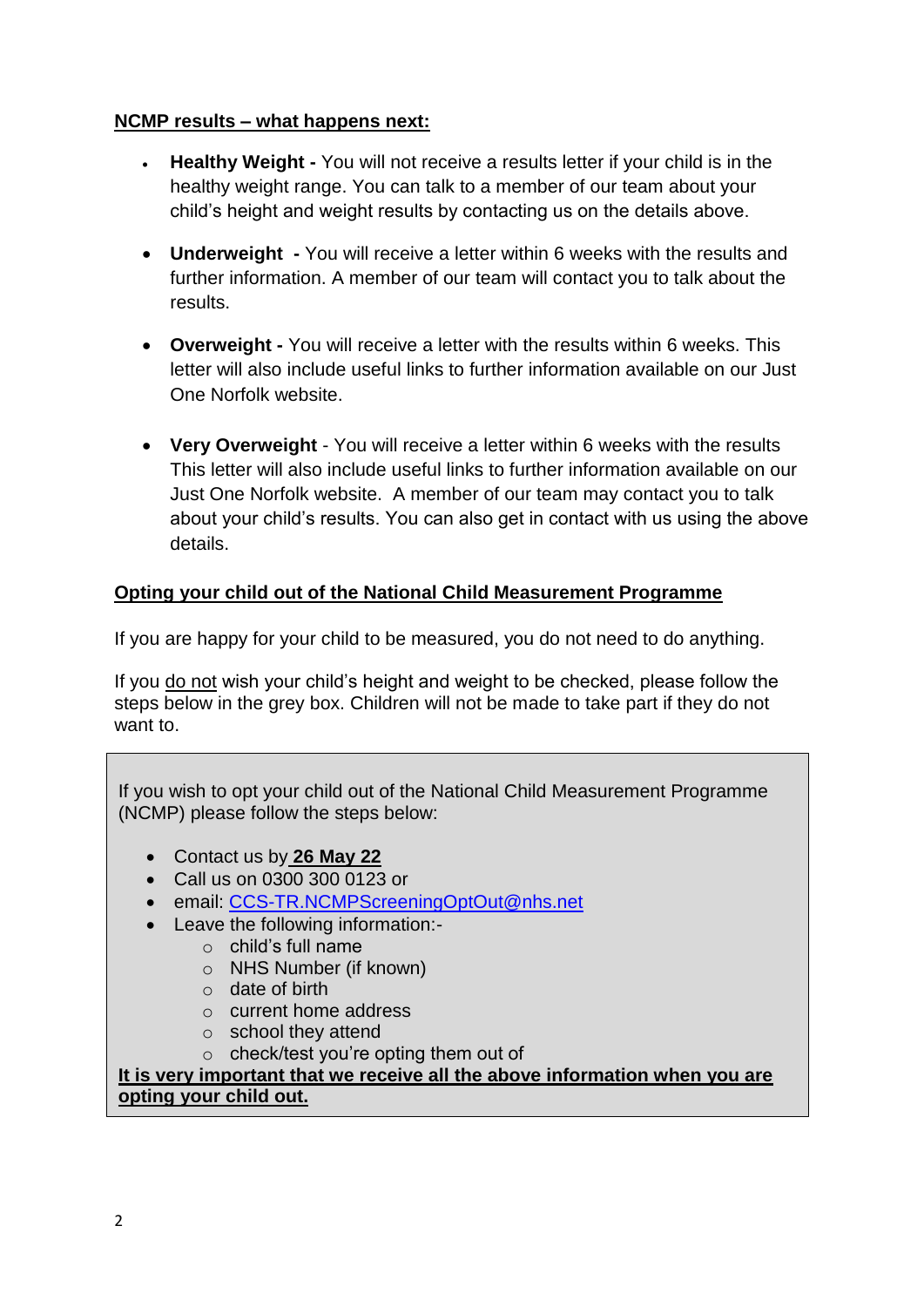We provide this service to help protect the health of your child as part of our public task as a health service provider. Your child's school has provided us with your contact details. We will update your child's electronic health record of the outcome of our screening programme.

[http://www.cambscommunityservices.nhs.uk/docs/default-source/ig-privacy](http://www.cambscommunityservices.nhs.uk/docs/default-source/ig-privacy-notices/pn-hcp-service-v1-2-sept-2018.pdf?sfvrsn=16)[notices/pn-hcp-service-v1-2-sept-2018.pdf?sfvrsn=16](http://www.cambscommunityservices.nhs.uk/docs/default-source/ig-privacy-notices/pn-hcp-service-v1-2-sept-2018.pdf?sfvrsn=16)

For information regarding the data collection and how it's used please see separate attachment – NCMP data collection.

Please do not hesitate to contact the team if you have any queries.

Yours faithfully,

# **Healthy Child Programme (HCP) team**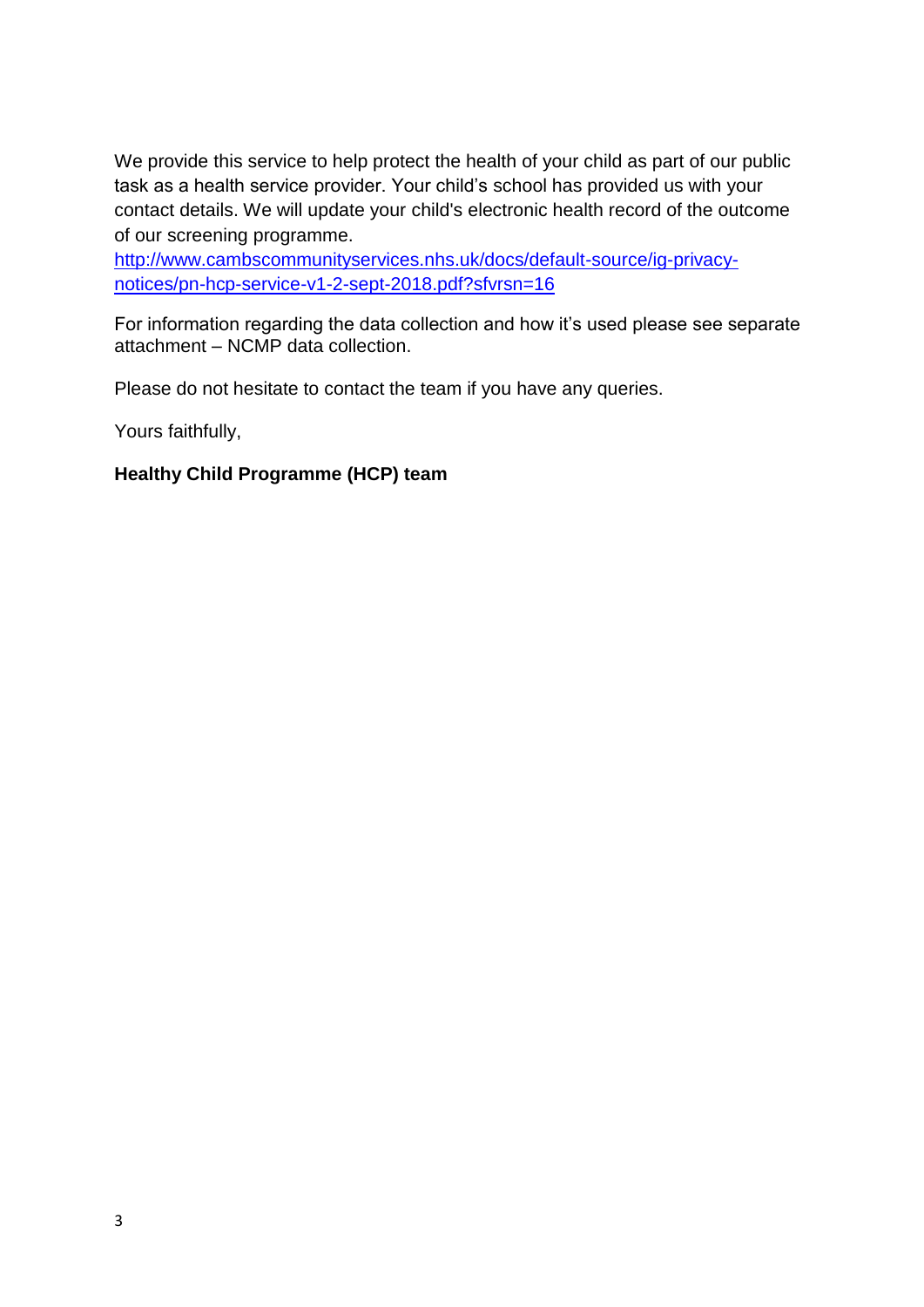



 Children & Young People's Health Services Cringleford Business Centre **Cringleford Norwich** Norfolk NR4 6AU Tel: 0300 300 0123 Text Parentline: 07520631590 www.justonenorfolk.nhs.uk

# **Reception Year Vision and Hearing Screening**

The Healthy Child Programme team will also be visiting your child's school to test the hearing and vision of children during their Reception year. A member of the school staff may be present during screening. We are working with the school to ensure COVID 19 precautions are followed to keep your child safe.

All children are eligible for this service on school entry, including those who wear glasses.

It is important to call us on **0300 300 0123** if your child:-

- **Has a programmable shunt fitted – Hearing screening equipment used by us can affect the programmable shunt – it is very important that you opt your child out of school hearing screening.**
- **Is under regular review at the hospital for ears, eyes or both**
- **Has additional needs**



# **Vision and hearing screening results**

- **Pass result** You will not receive a results letter if your child passes the screening.
- **Not passed or unable to test**

A letter will come home with your child on the day of screening with the results and further information on what happens next.

**Your child's vision and hearing result will be shared with school. If you do not want us to share your child's vision and or hearing results with the school please contact us by the date shown in the grey box on page 2.**

**Please see page 2 of this letter on how to opt your child out of these checks.**